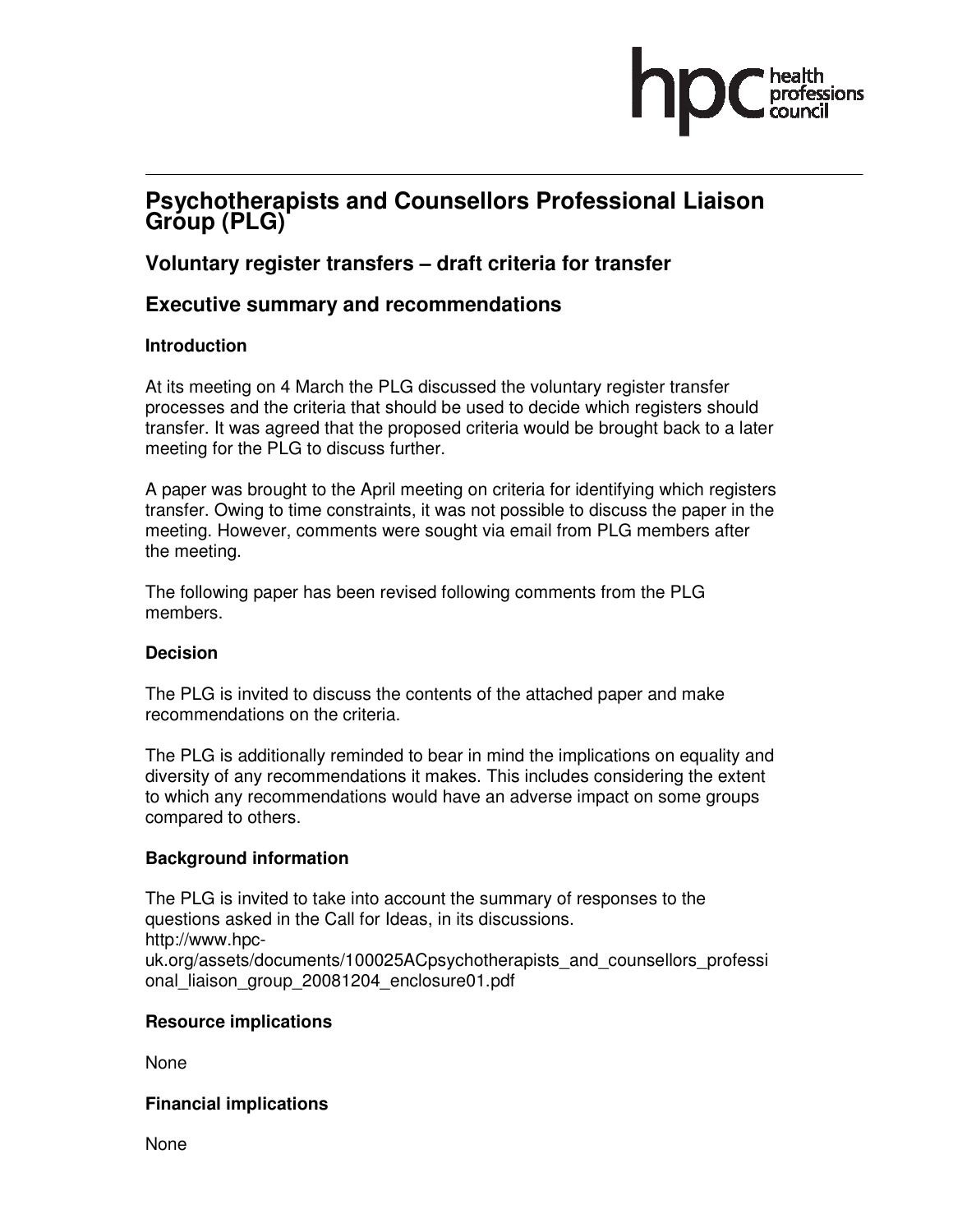# **Appendices**

None

### **Date of paper**

13 May 2009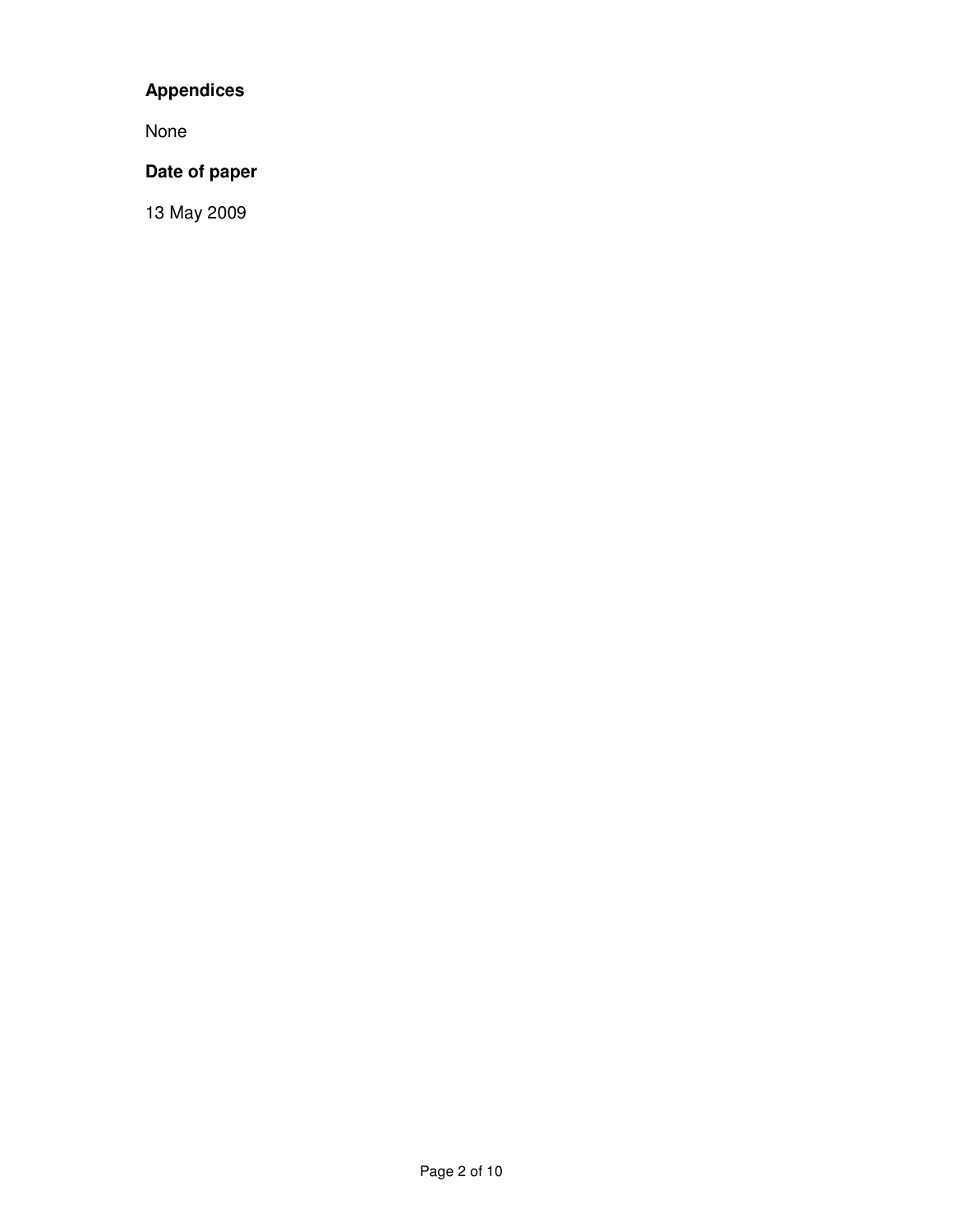# **Outline of the paper**

This paper is divided into three sections.

The first section provides general considerations about the transfer of voluntary registers.

The second section provides general discussion around the criteria used for identifying which voluntary registers would transfer to the HPC Register. It also contains recommendations from the HPC Executive on the criteria and suggests evidence that voluntary registers could submitted to show how they meet the criteria.

The third section provides an overview of the process that will be used to identify which registers transfer to HPC.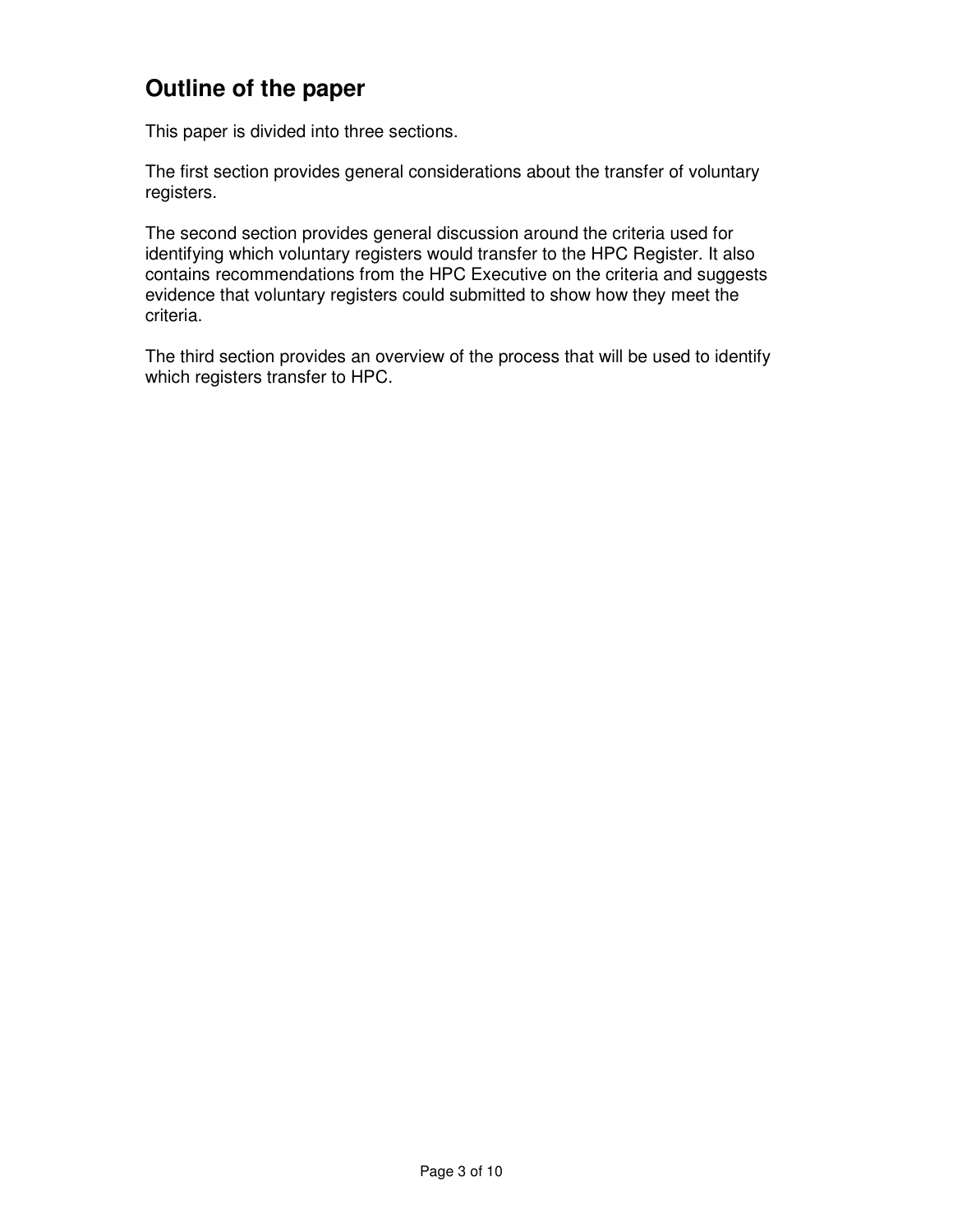## **Section 1: General considerations on the voluntary registers**

It is important that only registers which identify practitioners who are practising autonomously, making professional and independent judgments and taking full responsibility for their actions should transfer. This means that registers must distinguish between those in training and individuals who are in practice.

The PLG discussed the structure of the Register for psychotherapists and counsellors at its previous meeting in January. The PLG decided that there should be differentiation between psychotherapists and counsellors in the Register. However, the PLG also agreed that this decision should be revisited as necessary in light of other discussions.

Differentiation between psychotherapists and counsellors would mean that any voluntary register which transferred to the HPC would also have to clearly differentiate between psychotherapists and counsellors. This would rely on accurate information about the register and the individuals on the register. Alternatively, if no differentiation was possible then individuals on the register might have to transfer to both the psychotherapists and counsellors sections.

If there is differentiation, organisations will be asked to identify whether their register is a register of psychotherapists, counsellors or both. The PLG is invited to consider whether organisations should submit evidence to support their identification of profession.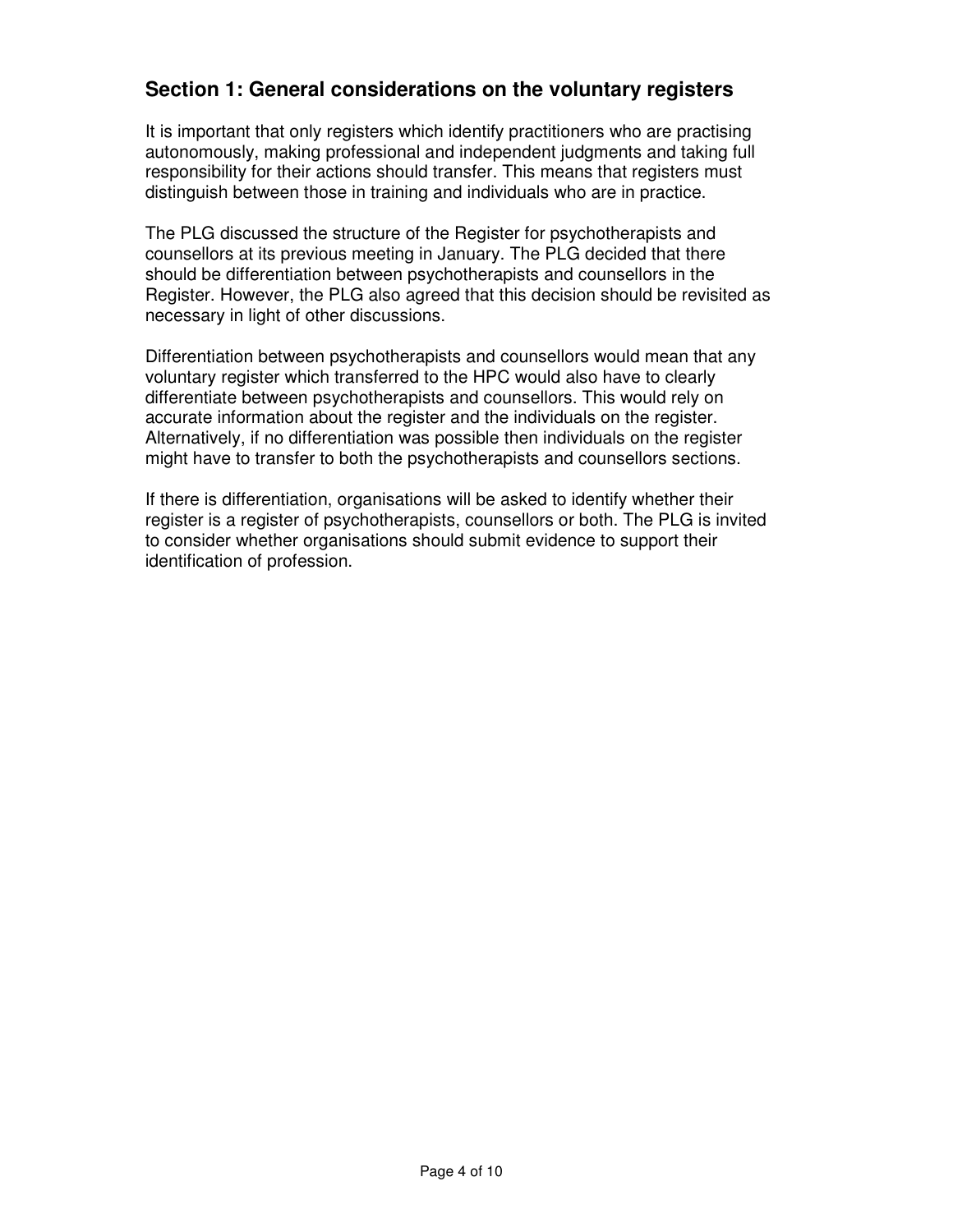# **Section 2: Criteria for identifying voluntary registers**

At its meeting on 4 March, the PLG discussed proposed criteria for making decisions about which voluntary registers should transfer to the HPC.

The first part of this section outlines the criteria that were proposed at the meeting in March. The second part provides general discussion points which apply to all registers and all criteria. The final part discusses each criterion in more detail.

The criteria proposed at the meeting in March are listed below.

A voluntary register must demonstrate:

- 1. evidence of robust systems for deciding membership of the voluntary register;
- 2. evidence of adherence to a code of ethics informing a code of conduct;
- 3. evidence of robust, open and transparent procedures for dealing with complaints about practitioners, including evidence that the procedures are followed;
- 4. evidence that members are expected to demonstrate their continuing professional development; and
- 5. evidence that supervision is required, with an explanation of the term 'supervision' in the particular context of psychotherapy and counselling.

The criteria are considered in more detail below. It is important to stress that only registers which meet all the criteria will be recommended for transfer to the HPC. Therefore, the PLG may want to consider the following general points alongside any comments specific to the individual criterion:

- whether the criteria is necessary for public protection;
- the importance of inclusivity in identifying which registers transfer and therefore the effect of any criterion on achieving inclusivity ;
- the importance of clarity in the criteria including definitions where appropriate; and
- the types of evidence which could be supplied to show how the register meets the criteria.

#### **1. Robust systems in place for deciding membership of the voluntary register**

Robust entry systems are vitally important in making sure that only individuals who meet the standards set by an organisation are able to become a member of a register. This criterion is therefore about the systems and standards necessary to make decisions about membership of the register.

In the Call for Ideas, the HPC proposed a number of criteria which could be used to identify which registers transfer. The first of these was that the register should have 'clear criteria for entry to membership (which might include the accreditation or approval of education and training programmes)'.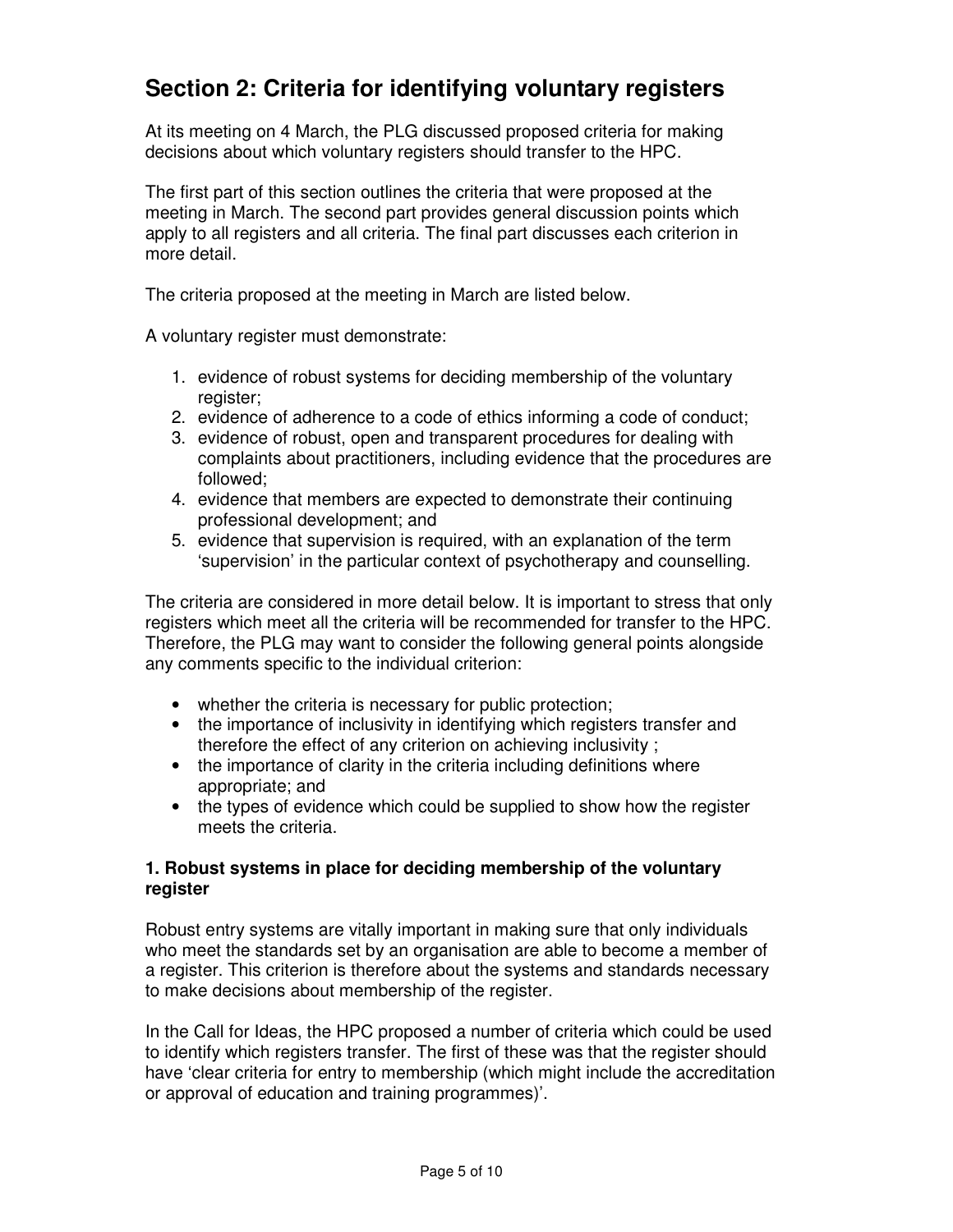There was considerable discussion of this criterion at the last meeting of the PLG. However, no firm conclusions were reached in this area.

The importance of quality in the educational standards was emphasised in the discussion. The PLG considered that the criterion proposed by the HPC was not sufficient and instead considered whether this criterion could be strengthened by drawing from criteria used by other organisations. In particular, the PLG considered whether the criterion used by the Complementary and Alternative Medicine (CAM) working group might be appropriate.<sup>1</sup> The relevant criteria taken from the CAM report are listed below:

- 1. 'The organisation hosting the register should have evidence of ...(b) clear definitions and expectations of educational standards and outcomes (c) demonstrably effective arrangements for the accreditation of educational programmes....'
- 2. 'With regard to accrediting educational programmes, effective procedures should be in place to (a) approve programmes of study, (b) monitor over a period of time their effectiveness against the stated aims and objectives for the programmes taking account of the success of students in attaining these stated, intended learning outcomes and (c) reviewing over time the continuing validity of these aims and objectives.'
- 3. 'It should be clear from the organisation that the criteria for inclusion on the professional register include language proficiency, health and fitness to practice, integrity, honesty, comprehension of written and spoken English, conduct and the attainment of minimum educational standards.'

The PLG is invited to consider whether any of the criteria used by the CAM working group would be appropriate. In particular, the Executive invites the PLG to consider whether the requirement to accredit education and training programmes and set health and fitness to practise standards are necessary and can be met by all registers.

The PLG may also want to consider how registers which ran their own grandparenting process would meet requirements around setting education standards for entry to the voluntary register.

### **Recommendation**

The HPC Executive suggests the following criteria:

- The voluntary register must demonstrate clear definitions and expectations of the required qualification(s) and/or experience necessary to register
- The voluntary register must demonstrate processes for assuring that applicants meet the required standards of entry which may include accreditation of educational programmes

-

 $11$  The full report can be found at:

http://www.dh.gov.uk/en/Publichealth/Healthimprovement/Complementaryandalternativemedicine /index.htm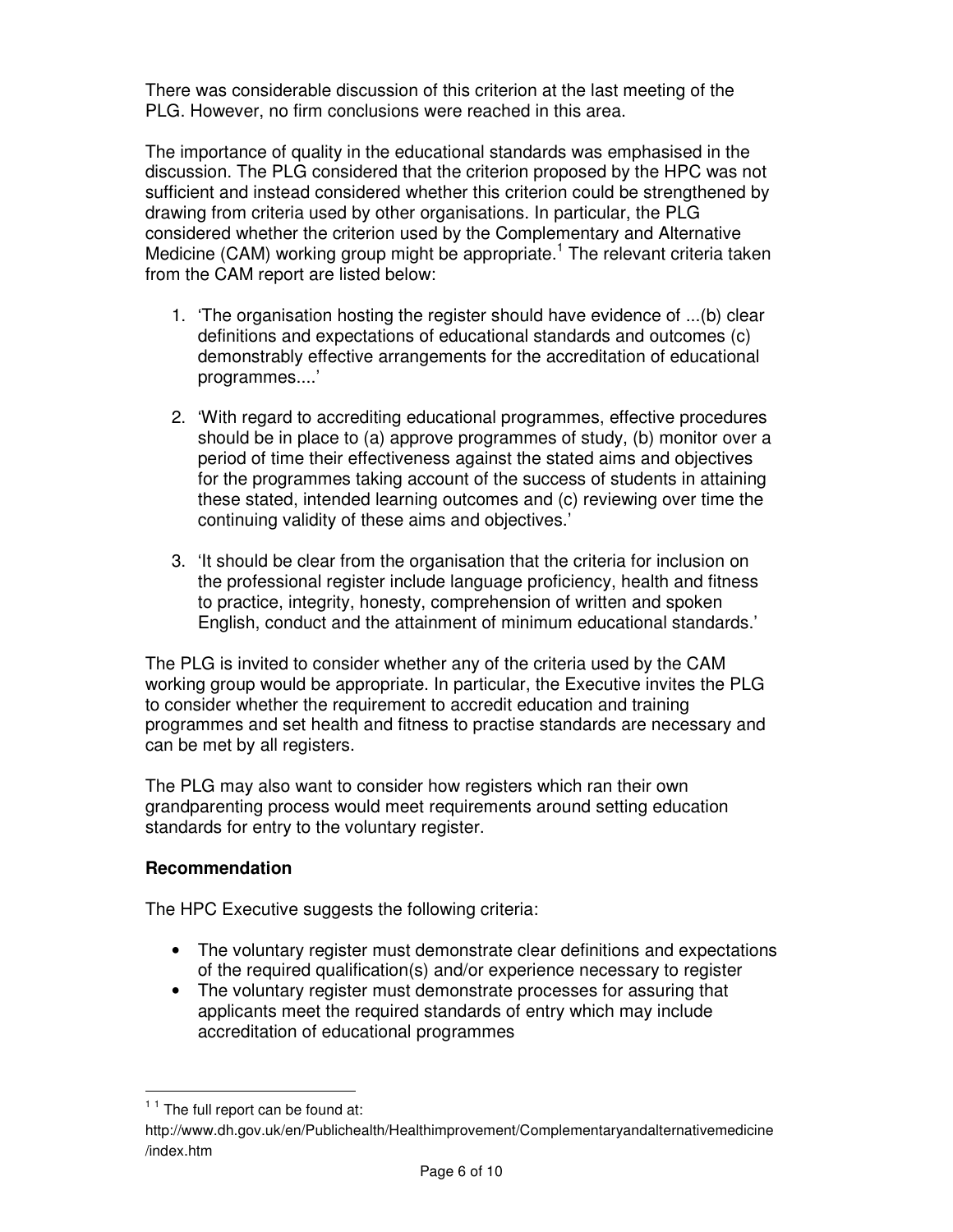The first criterion would allow registers which had carried out their own grandparenting process to still meet the requirement that there should be clear entry requirements. The second criterion would be appropriate to organisations which do not accredit their own training but do hold registers.

The voluntary register could submit evidence taken from the admissions process. This could include application forms or guidance notes or information about how the register accredits education programmes (if appropriate).

### **2. Evidence of adherence to a code of ethics informing a code of conduct**

The PLG has previously discussed the importance of each organisation having a code of ethics which informs a code of conduct.

Many organisations may combine their code of ethics and conduct. The executive suggests that the PLG should consider whether it might be more appropriate for the code of conduct and ethics (or similar) to inform a complaints process.

### **Recommendation**

The HPC Executive suggests the following criteria:

• The voluntary register must demonstrate evidence that members are required to adhere to a code of conduct and ethics (or equivalent), which informs the register's complaints process

The PLG is invited to consider how an organisation would demonstrate that the individuals adhered to a code of conduct. This could be through asking members to sign a declaration that they adhere to the code.

#### **3. Evidence of robust, open and transparent procedures for dealing with complaints about practitioners, including evidence that the procedures are followed**

The PLG discussed the issue of a complaints procedure and how the criterion might be worded. A complaints procedure was considered particularly important but it was recognised that procedures did vary depending upon the organisation.

The PLG is invited to consider whether the wording above is appropriate and sufficiently flexible to be met by a variety of voluntary registers held by different types of organisations.

The Executive suggests that the PLG should consider how organisations could provide evidence that the procedures were followed, particularly if no complaints had been made against individuals on the register or if the register had been created recently.

The PLG is also invited to consider whether it would be appropriate to specify that the complaints process was independent of the register, perhaps through lay involvement or in the investigation and adjudication of cases.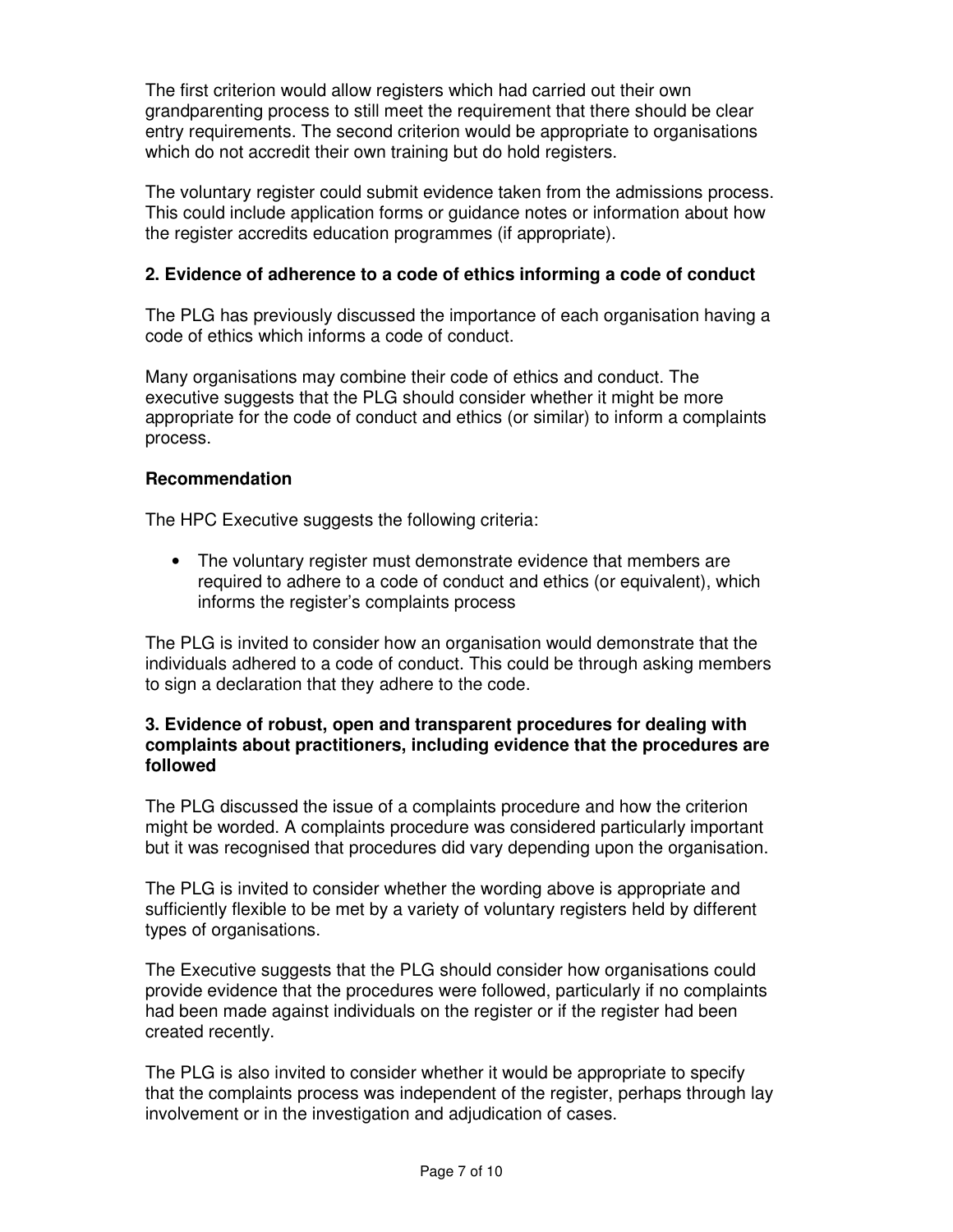#### **Recommendation**

The HPC Executive suggests the following criteria:

• The voluntary register must demonstrate evidence of robust, open and transparent procedures for dealing with complaints about practitioners, including evidence that the procedures are followed where complaints have been made

The register would have to provide evidence that the complaints process was robust, open and transparent. The evidence that was submitted could include a copy of the complaints procedure and information detailing how it had been used (ensuring compliance with the relevant data protection legislation).

#### **4. Evidence that members are expected to demonstrate their continuing professional development (CPD)**

The HPC requires registrants to undertake CPD and audits a sample of registrants to ensure that they meet the HPC's standards for CPD.

At the previous meeting in March, there was discussion of the importance of registers requiring CPD and how this would be demonstrated. There was discussion around whether it would be appropriate for the organisation holding the voluntary register to audit members to ensure compliance with CPD. It was agreed that although this might be one type of evidence that could be submitted, it was not considered necessary for public protection to make this requirement.

The HPC Executive suggests that the PLG should consider how this criterion could be evidenced and whether the wording is appropriate. The register could require that members had a commitment to CPD, rather than require that members of the register have to demonstrate their own CPD.

### **Recommendation**

The HPC Executive suggests the following criteria:

• The voluntary register must demonstrate evidence that members are expected to demonstrate a commitment to CPD.

A commitment to CPD could be demonstrated through a standard within a code of ethics or through a personal declaration which members of the voluntary register sign.

#### **5. Evidence that a voluntary register required supervision of members, with an explanation of the term 'supervision' in the particular context of psychotherapy and counselling.**

The PLG discussed the importance of supervision within psychotherapy and counselling. The PLG may want to consider whether it would be appropriate to require the register to require supervision and how this requirement could be monitored and demonstrated.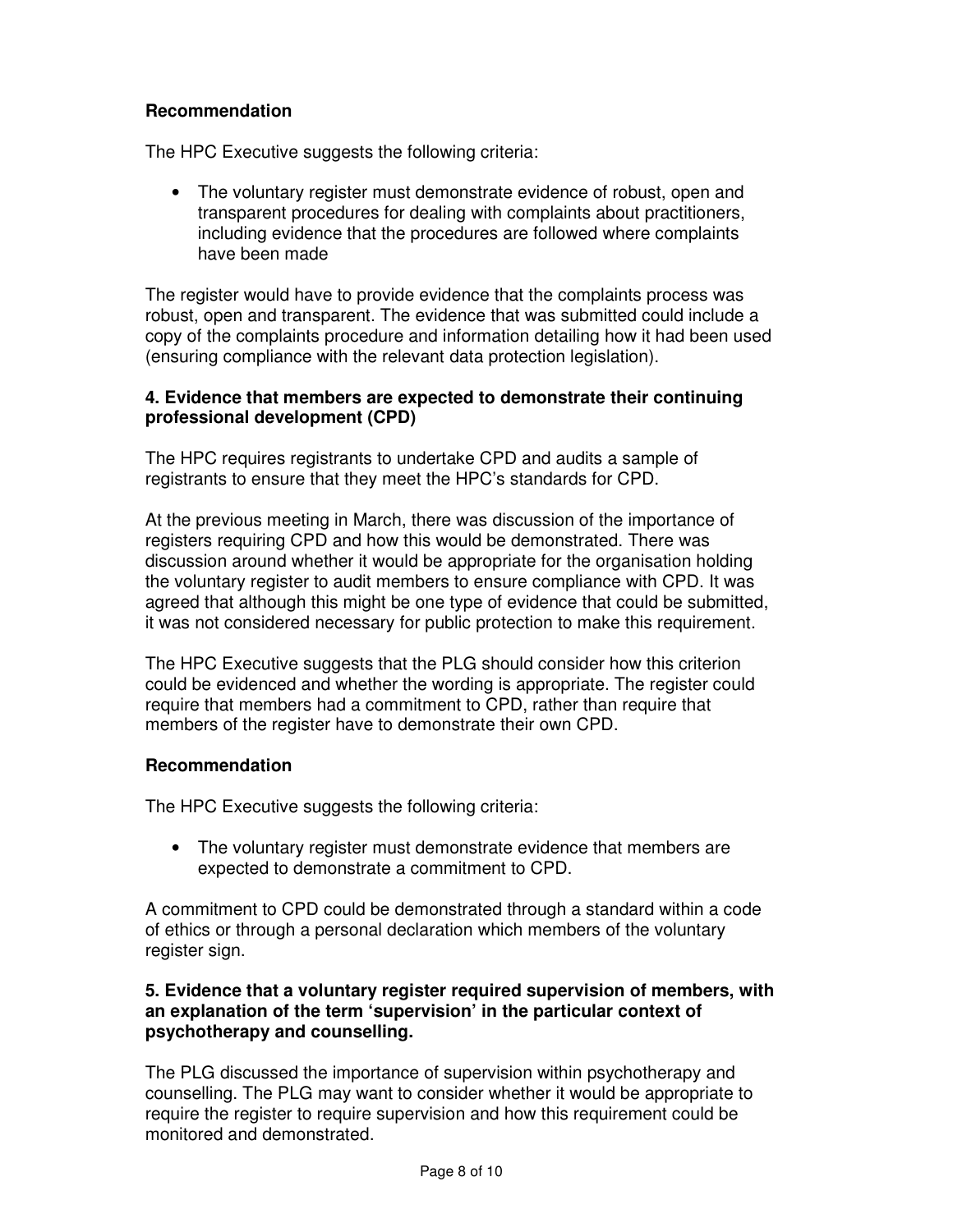The HPC Executive suggests that the PLG consider how this criterion could be evidenced and whether the wording is appropriate. An alternative might be that the register requires a commitment to supervision which could then be evidenced through a number of ways.

#### **Recommendation**

The HPC Executive suggests the following criteria:

• The voluntary register must demonstrate evidence that members are expected to demonstrate a commitment to supervision consistent with their own theoretical model.

This commitment to supervision could be demonstrated through a standard within a code of ethics or through a personal declaration.